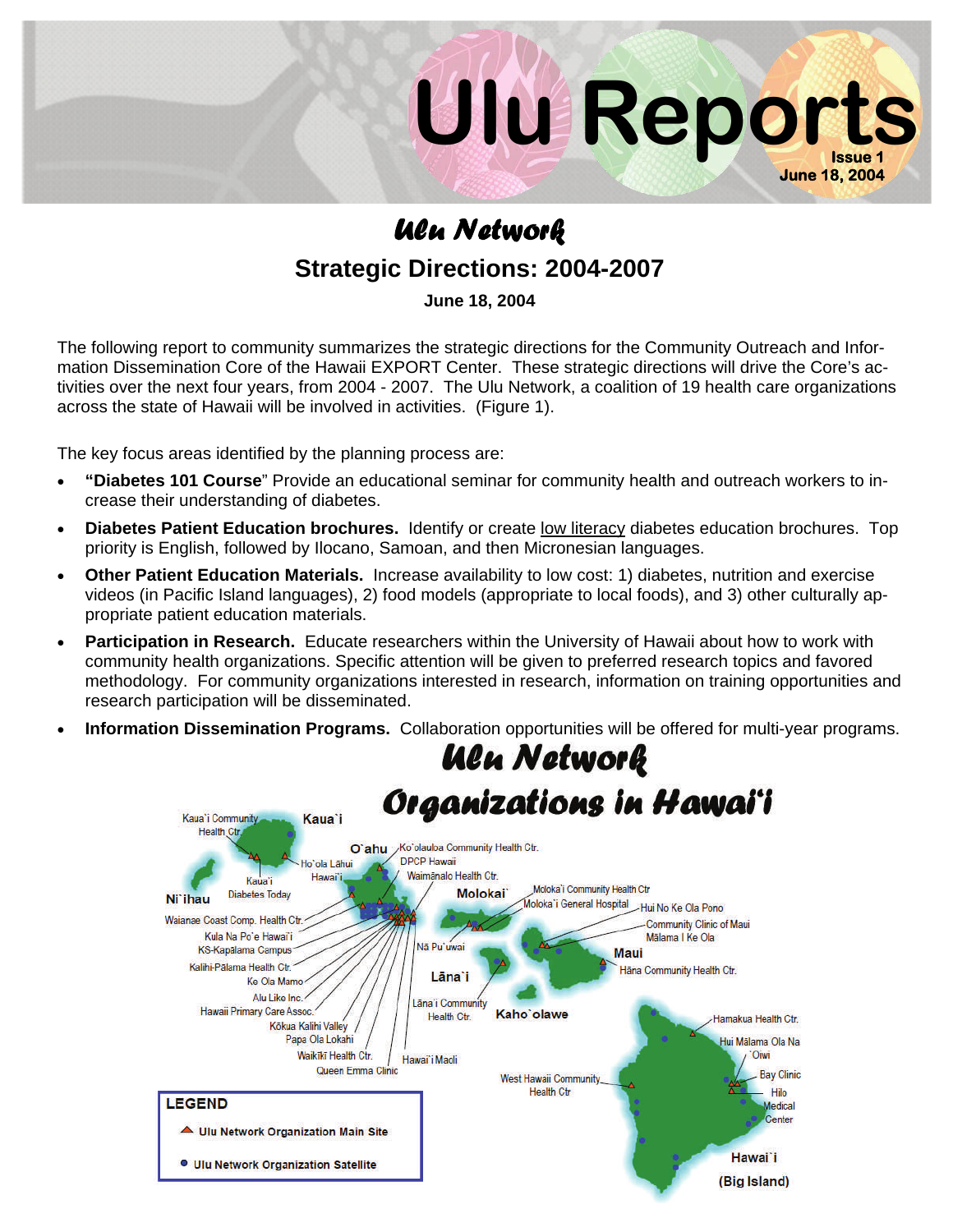## **Planning Process**

The planning process to develop the Strategic Directions for the Ulu Network took place over eight months in 2003 and 2004. After an initial environmental assessment of diabetes in Native Hawaiians and Pacific people, an information gathering effort was initiated. The planning process included 63 participants, primarily the Executive Directors or a designated contact for the organization which included physicians, nurses, clinical managers, and nutritionists. All 19 Ulu Network organizations throughout Hawaii participated in the planning effort. Information gathering was conducted through individual or small group interviews with each organization. A prioritization session of key activities was held in April 2004, with statewide representation of Ulu Network organizations. The session was held during the John A. Burns School of Medicine's Department of Native Hawaiian Health's *He Huliau* Diabetes Conference as a separate Ulu Network meeting.

## **Findings and Priorities**



The Ulu Network organizations clearly articulated the importance for many organizations to increase diseasespecific knowledge of their community health and outreach staff. Helping these staff members obtain a comprehensive understanding of diabetes and its complications was a request echoed by many organizations. Specifically, they wanted their community health and outreach worker staff to understand: what is diabetes, who gets diabetes, the disease progression, and successful strategies in dealing with diabetes. During a subsequent statewide strategic planning meeting, participants identified the importance that this training be available both on O'ahu and the neighbor islands. It was also requested that the training be held at least once a year, because of the rate of staff turn-over. Nearly half (49%) of participants in the statewide strategic planning meeting identified this as a top priority.